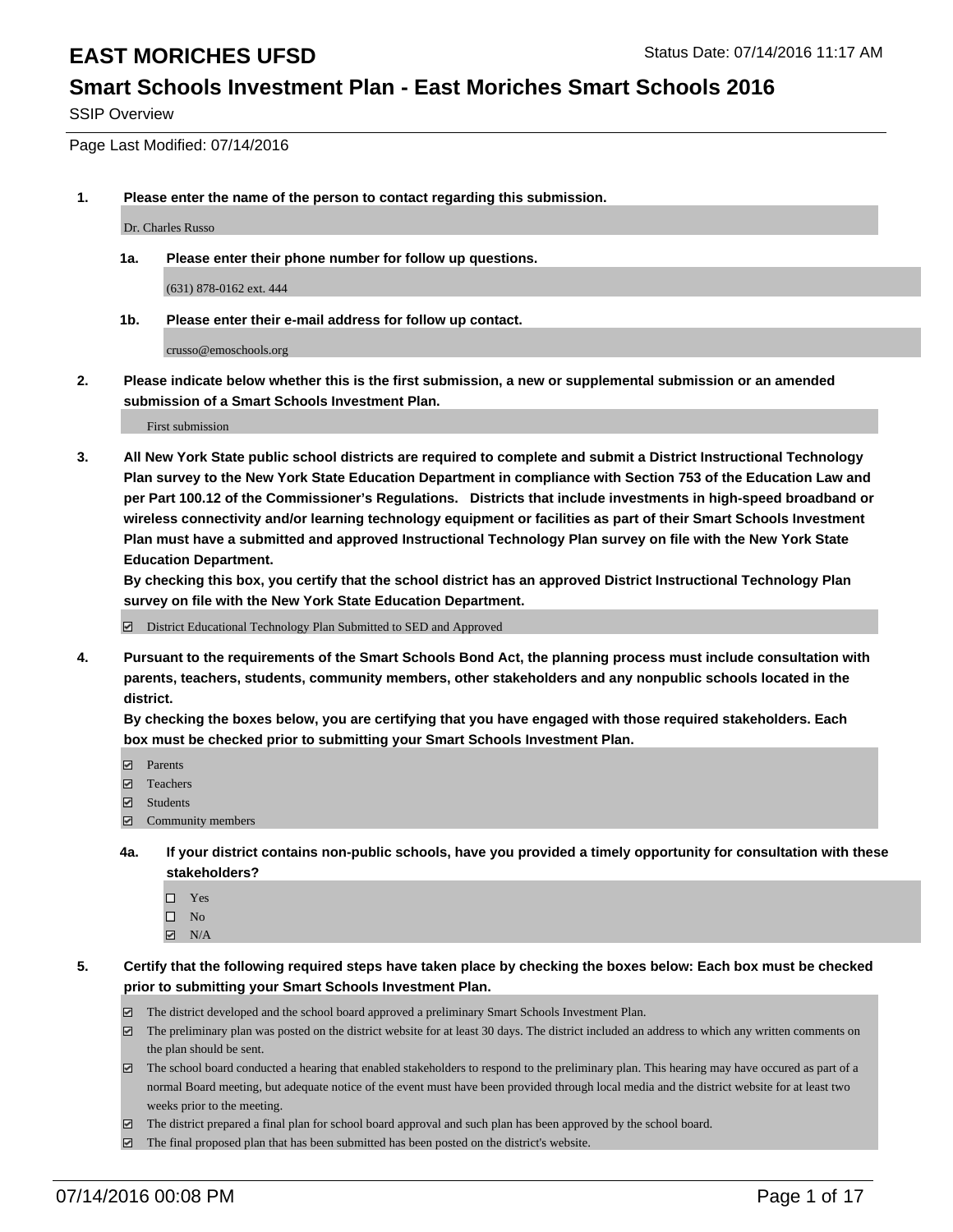## **Smart Schools Investment Plan - East Moriches Smart Schools 2016**

SSIP Overview

Page Last Modified: 07/14/2016

**5a. Please upload the proposed Smart Schools Investment Plan (SSIP) that was posted on the district's website. Note that this should be different than your recently submitted Educational Technology Survey. The Final SSIP, as approved by the School Board, should also be posted on the website and remain there during the course of the projects contained therein.**

March 16, 2016 Public Hearing of Smart Schools Plan.pdf Smart School Preliminary Plan (School Website).pdf

**6. Please enter an estimate of the total number of students and staff that will benefit from this Smart Schools Investment Plan based on the cumulative projects submitted to date.**

870

**7. An LEA/School District may partner with one or more other LEA/School Districts to form a consortium to pool Smart Schools Bond Act funds for a project that meets all other Smart School Bond Act requirements. Each school district participating in the consortium will need to file an approved Smart Schools Investment Plan for the project and submit a signed Memorandum of Understanding that sets forth the details of the consortium including the roles of each respective district.**

 $\Box$  The district plans to participate in a consortium to partner with other school district(s) to implement a Smart Schools project.

**8. Please enter the name and 6-digit SED Code for each LEA/School District participating in the Consortium.**

| <b>Partner LEA/District</b> | <b>ISED BEDS Code</b> |
|-----------------------------|-----------------------|
| (No Response)               | (No Response)         |

**9. Please upload a signed Memorandum of Understanding with all of the participating Consortium partners.**

(No Response)

#### **10. Your district's Smart Schools Bond Act Allocation is:**

\$558,853

**11. Enter the budget sub-allocations by category that you are submitting for approval at this time. If you are not budgeting SSBA funds for a category, please enter 0 (zero.) If the value entered is \$0, you will not be required to complete that survey question.**

|                                       | Sub-<br>Allocations |
|---------------------------------------|---------------------|
| <b>School Connectivity</b>            | 116,448             |
| Connectivity Projects for Communities | $\Omega$            |
| <b>Classroom Technology</b>           | 161,175             |
| Pre-Kindergarten Classrooms           | $\Omega$            |
| Replace Transportable Classrooms      |                     |
| High-Tech Security Features           | 0                   |
| Totals:                               | 277,623.00          |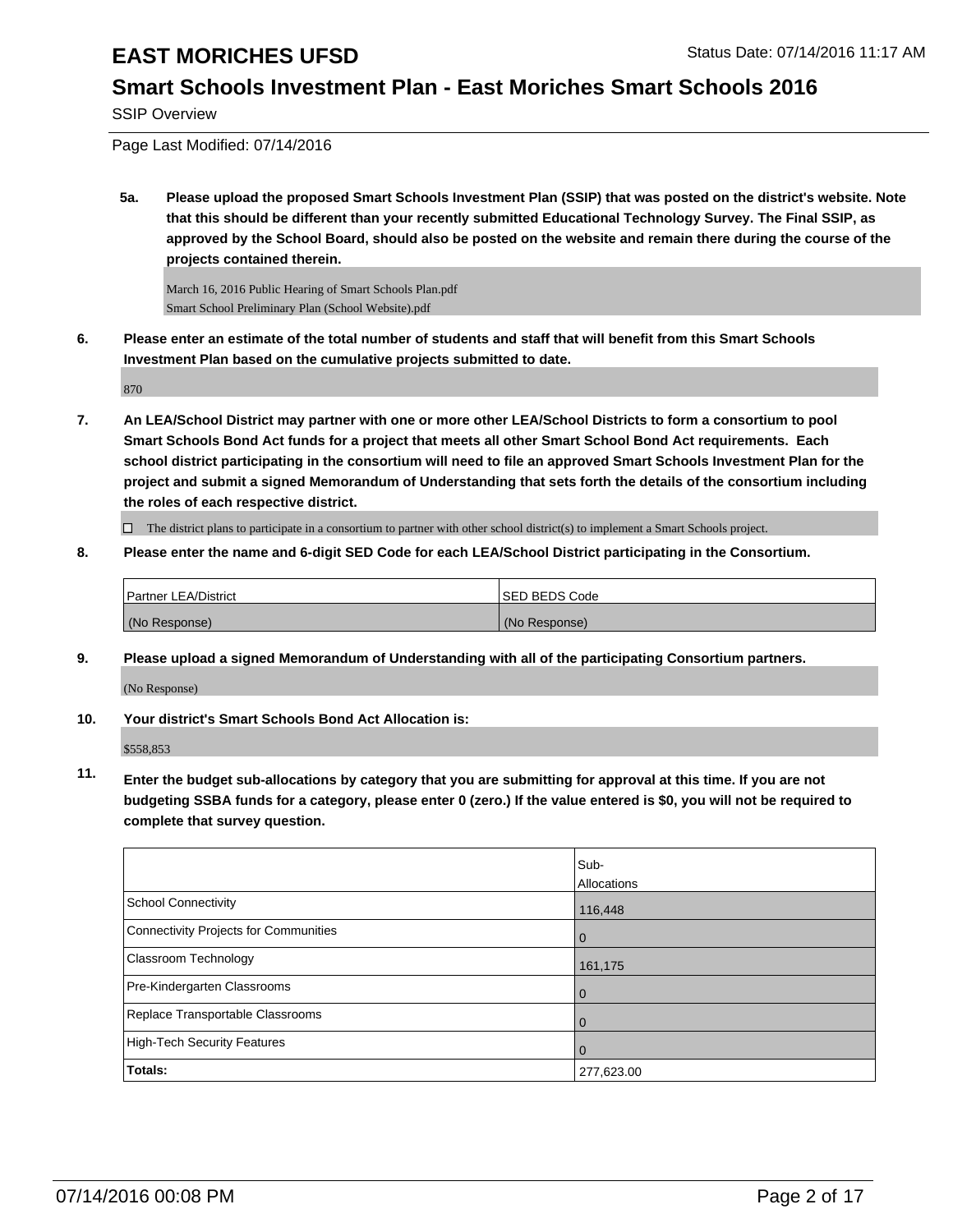#### **Smart Schools Investment Plan - East Moriches Smart Schools 2016**

School Connectivity

Page Last Modified: 07/14/2016

- **1. In order for students and faculty to receive the maximum benefit from the technology made available under the Smart Schools Bond Act, their school buildings must possess sufficient connectivity infrastructure to ensure that devices can be used during the school day. Smart Schools Investment Plans must demonstrate that:**
	- **sufficient infrastructure that meets the Federal Communications Commission's 100 Mbps per 1,000 students standard currently exists in the buildings where new devices will be deployed, or**
	- **is a planned use of a portion of Smart Schools Bond Act funds, or**
	- **is under development through another funding source.**

**Smart Schools Bond Act funds used for technology infrastructure or classroom technology investments must increase the number of school buildings that meet or exceed the minimum speed standard of 100 Mbps per 1,000 students and staff within 12 months. This standard may be met on either a contracted 24/7 firm service or a "burstable" capability. If the standard is met under the burstable criteria, it must be:**

**1. Specifically codified in a service contract with a provider, and**

**2. Guaranteed to be available to all students and devices as needed, particularly during periods of high demand, such as computer-based testing (CBT) periods.**

**Please describe how your district already meets or is planning to meet this standard within 12 months of plan submission.**

The School District presently exceeds the Federal Communications Commission's minimum speed standard of 100 Mbps per 1,000 students. At the moment, the School District has a 1,000 Mbps fiber optic internet connection shared between 787 students. Our students will have access to an internet connection which is nearly thirteen faster than the FCC minimum requirement.

- **1a. If a district believes that it will be impossible to meet this standard within 12 months, it may apply for a waiver of this requirement, as described on the Smart Schools website. The waiver must be filed and approved by SED prior to submitting this survey.**
	- $\Box$  By checking this box, you are certifying that the school district has an approved waiver of this requirement on file with the New York State Education Department.

### **2. Connectivity Speed Calculator (Required)**

|                  | l Number of<br><b>Students</b> | Multiply by<br>100 Kbps | Divide by 1000 Current Speed<br>lto Convert to<br>Required<br>Speed in Mb | In Mb | Expected<br>Speed to be<br>Attained Within   Required<br>12 Months | <b>Expected Date</b><br>lWhen<br>Speed Will be<br><b>Met</b> |
|------------------|--------------------------------|-------------------------|---------------------------------------------------------------------------|-------|--------------------------------------------------------------------|--------------------------------------------------------------|
| Calculated Speed | 787                            | 78,700                  | 78.7                                                                      | 1000  | 1000                                                               | <b>Already Met</b>                                           |

#### **3. Describe how you intend to use Smart Schools Bond Act funds for high-speed broadband and/or wireless connectivity projects in school buildings.**

- 1. Upgrade to a new redundant firewall system
- 2. Upgrade to a new redundant wireless network, which supports the new fast 802.11ac standard.
- 3. Upgrade the network switches in the Elementary School classrooms to support 1 Gigabit ethernet.
- 4. Upgrade the core network switches to provide more 10 Gigabit ethernet ports and future-proof 40 Gigabit ports.
- 5. Upgrade the building level Gigabit fiber network switches to provide 10 Gigabit uplink ports
- 6. Install TrippLite Server uninterruptible power supply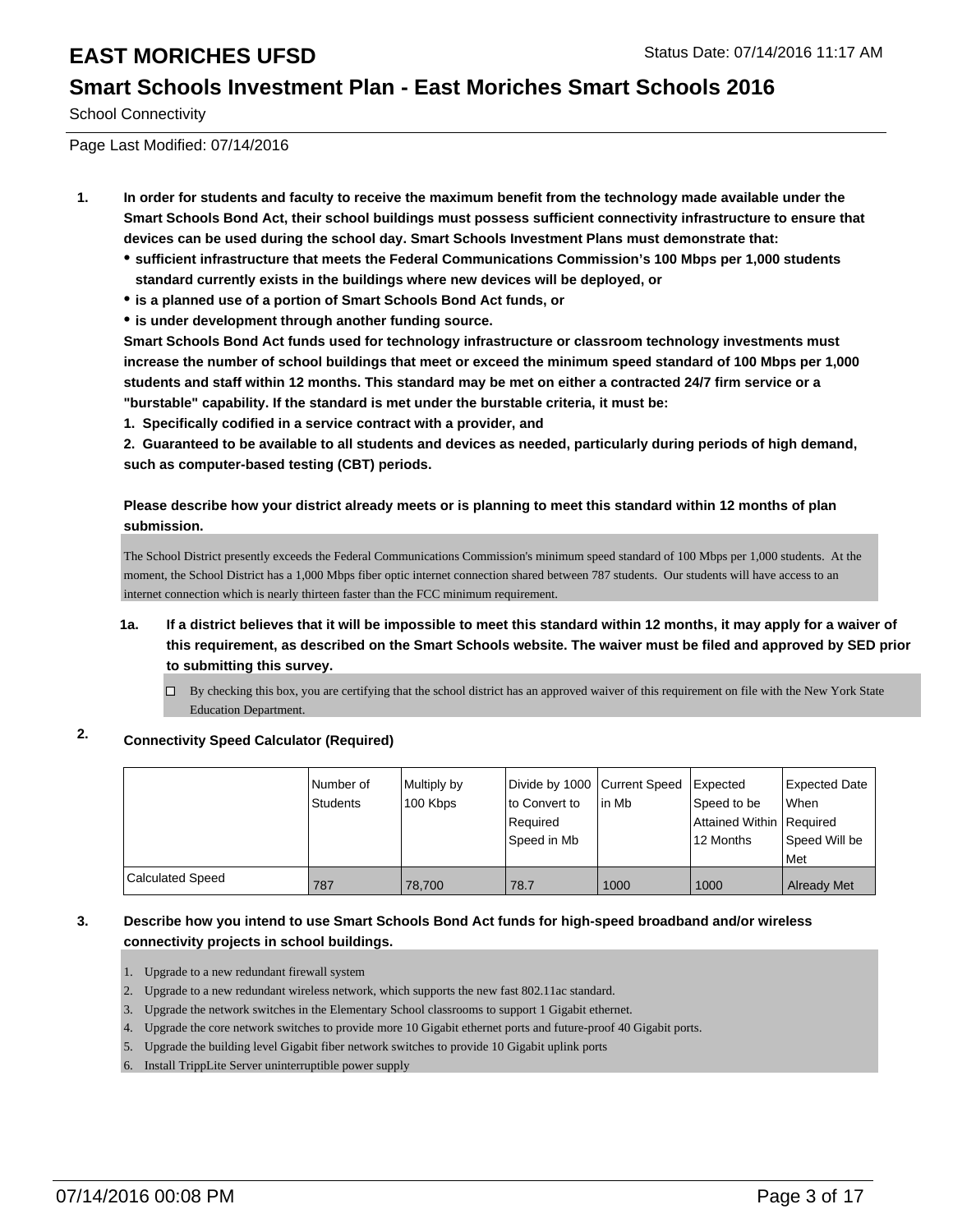## **Smart Schools Investment Plan - East Moriches Smart Schools 2016**

School Connectivity

Page Last Modified: 07/14/2016

**4. Describe the linkage between the district's District Instructional Technology Plan and the proposed projects. (There should be a link between your response to this question and your response to Question 1 in Part E. Curriculum and Instruction "What are the district's plans to use digital connectivity and technology to improve teaching and learning?)**

#### Question 1 in Part E. *Curriculum and Instruction* reads:

The primary goal of East Moriches technology initiative is the integration of meaningful technology into the entire curriculum to improve and enhance student learning. The technology initiative provides the direction for East Moriches students to attain specific learning outcomes in order to succeed in a computer dependent world. They will be prepared for effective participation and leadership in a changing, challenging world that is becoming increasingly technologically sophisticated.

Students have access, when appropriate, to instructional technology resources within their classrooms, in a separate learning lab outside the classroom, and in the school Library-media Center. This includes access to library and multimedia resources. Students also have access to computer based tool software and tool-based lessons that integrate the computer into the entire instructional program; access, when needed, to networked systems extending from the classroom to the building and beyond.

The School Connectivity project will upgrade the backbone of the school district's computer networking infrastructure, which will facilitate the integration of meaningful technology into the entire curriculum to improve and enhance student learning as stated in the Instructional Technology Plan:

- The new firewall utilizes sophisticated filtering technology, which prevents harmful content being accessed on the internet on a granular level; for example, it can block all non-educational content on a specific website (such as on-line games), but still permit access to the educational material. This need for sophisticated web filtering reflects the goal of the Instructional Technology Plan to ensure that the use of technology is meaningful and for educational purposes by blocking access to non-instructional websites. The network security and redundancy features ensure that interruptions to Internet access are minimized, which allows teachers and students to maximize the time they spend using meaningful library and multimedia Internet resources.
- The new wireless network will utilize the latest 802.11ac wireless networking protocol, which has a higher data rate and is supported by the newest generation of mobile devices. The wireless network will also retain backwards compatibility with older mobile devices, by supporting the 802.11a/b/g/n wireless networking protocols and operates on the 2.4Ghz and 5Ghz bands. This higher speed and higher capacity wireless network will enhance the goal of the Instructional Technology plan to provide students with access to instructional technology resources within their classrooms, learning labs and the school Library-media center. The backwards compatibility ensures that all existing devices are compatible and by supporting the very latest 802.11ac standard ensures that the Wi-Fi will be retain its use after the next generation of devices are available. The new wireless network's higher capacity will further the goal of the Instructional Technology plan by allowing integrating of technology for students on a one-to-one basis, which will increase participation and enhance student learning. •
- Upgrading the network switches in the classrooms in the Elementary School with faster Gigabit Ethernet switches will provide an increase in speed, number of devices which can be used and support the district's 1000Mb Internet connection. The new switches will use the existing multi-mode fiber optic network, which was installed when the Elementary School was opened in 2004. The increase in speed, reliability and number of devices, which can be connected will facilitate the integration of technology into the curriculum inside the classroom by directly improving capacity to allow more faculty and student devices to be connected and at higher speed. •
- The building distribution and core network switches will be upgraded to new switches which support 10-Gigabit and 40-Gigabit ports. These high speed sophisticated switches will provide future proof connectivity and connect directly to the servers. Increasing network speeds reduces the time needed for teachers and students to utilize technology resources and results in a corresponding increase in capacity, allowing a greater number of users to access the network at any one time. •

The School Connectivity project hardware consists of necessary upgrades, which in addition to adding value and enhancing student learning across the entire curriculum, will enable the school district's network to support the deployment of the new Classroom Learning Technology hardware. The new School Connectivity hardware, in conjunction with the Classroom Learning Technology hardware will ensure that East Moriches students meet the goal in the Instructional Technology plan to attain specific learning outcomes in order to succeed in a computer dependent world.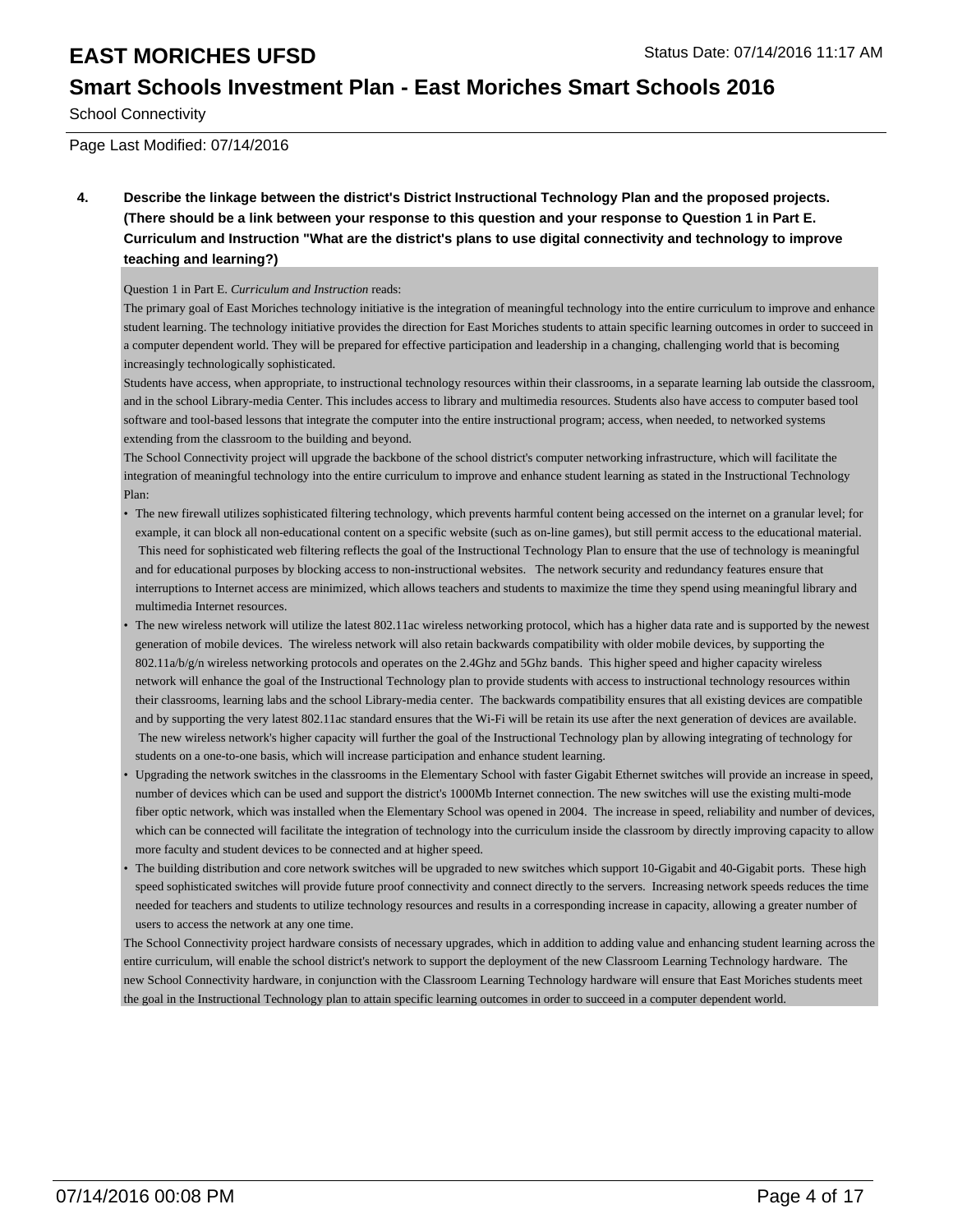#### **Smart Schools Investment Plan - East Moriches Smart Schools 2016**

School Connectivity

Page Last Modified: 07/14/2016

**5. If the district wishes to have students and staff access the Internet from wireless devices within the school building, or in close proximity to it, it must first ensure that it has a robust Wi-Fi network in place that has sufficient bandwidth to meet user demand.**

#### **Please describe how you have quantified this demand and how you plan to meet this demand.**

The School District is using the Smart Schools Bond Act funding to purchase new state-of-the-art networking and Wi-Fi equipment, which is designed to exceed the demands of every student and faculty member, each using multiple devices simultaneously to access server and internet resources.

The School District is upgrading it's wireless network to support the latest 802.11ac standard, with enterprise grade wireless access points, designed to support dense usage with extremely high data throughputs. Access points are being strategically deployed within the School District site to maximize the internal wireless network coverage. Several outdoor wireless access points are also being deployed to allow faculty and students to use mobile devices within designated school courtyard and playground areas.

The School District is upgrading the network switches in the Elementary School classrooms to support the Gigabit Ethernet standard. This will match the internal network currently used in the Middle School. Every classroom switch will support Gigabit Ethernet speeds.

The School District is upgrading it's core network switches to increase the number of 10 Gigabit Ethernet ports available for our server equipment. The new core switches will provide future-proofing, by including 40 Gigabit capable QSFP ports. The core network switches are connected to the servers using teamed 10 Gigabit Ethernet connections, to provide greater speed and redundancy.

The School District network has been designed to eliminate all possible bottlenecks and concentrate on deploying a future-proofed network backbone

**6. As indicated on Page 5 of the guidance, the Office of Facilities Planning will have to conduct a preliminary review of all capital projects, including connectivity projects.**

| <b>Project Number</b> |  |
|-----------------------|--|
| 58-02-34-02-7-999-BA1 |  |

**7. Certain high-tech security and connectivity infrastructure projects may be eligible for an expedited review process as determined by the Office of Facilities Planning.**

**Was your project deemed eligible for streamlined review?**

Yes

- **7a. Districts that choose the Streamlined Review Process will be required to certify that they have reviewed all installations with their licensed architect or engineer of record and provide that person's name and license number. The licensed professional must review the products and proposed method of installation prior to implementation and review the work during and after completion in order to affirm that the work was codecompliant, if requested.**
	- $\boxtimes$  I certify that I have reviewed all installations with a licensed architect or engineer of record.
- **8. Include the name and license number of the architect or engineer of record.**

| Name                | License Number |
|---------------------|----------------|
| JOHN MICHAEL GRILLO | 27360          |

**9. If you are submitting an allocation for School Connectivity complete this table. Note that the calculated Total at the bottom of the table must equal the Total allocation for this category that you entered in the SSIP Overview overall budget.**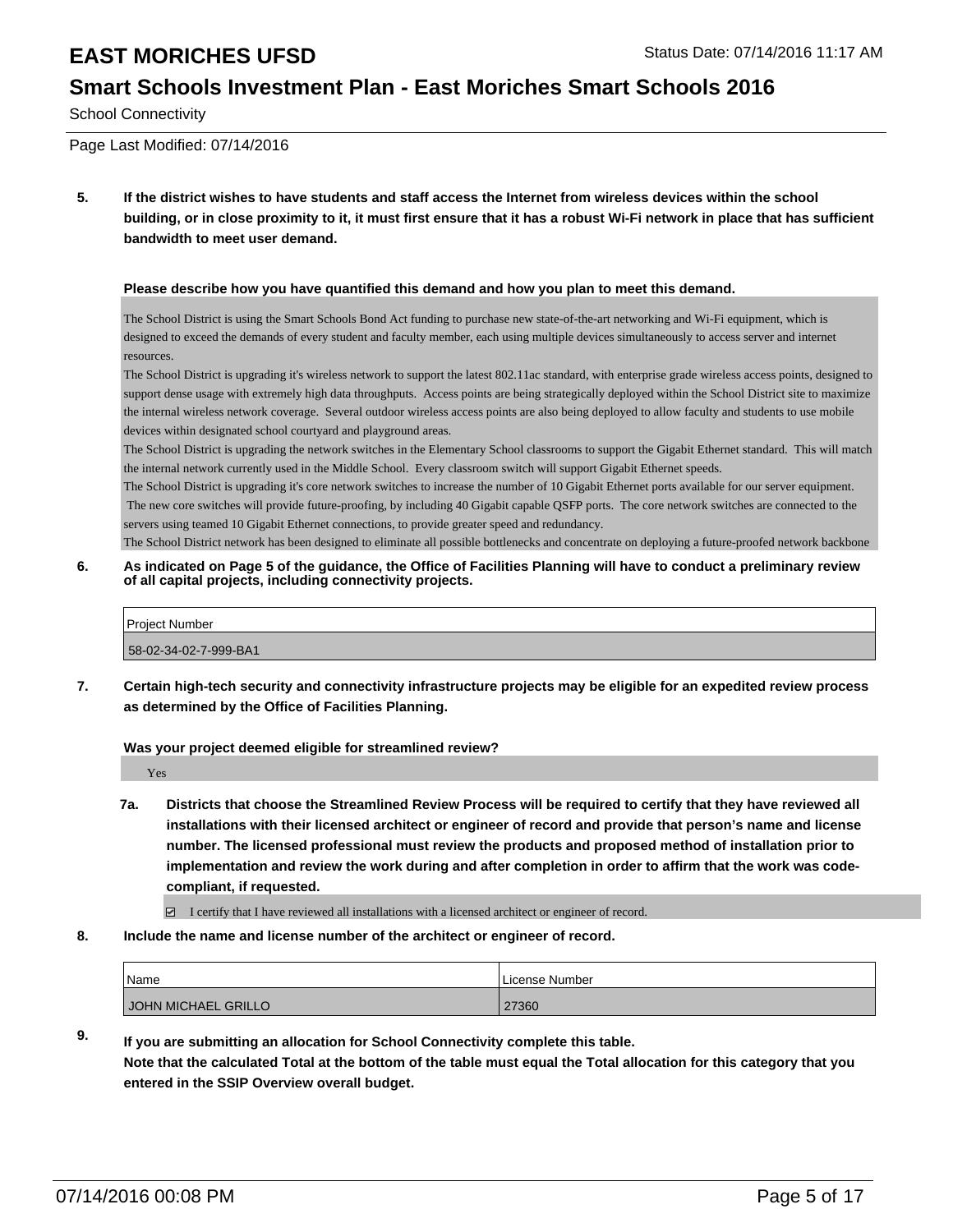## **Smart Schools Investment Plan - East Moriches Smart Schools 2016**

School Connectivity

Page Last Modified: 07/14/2016

|                                            | Sub-           |
|--------------------------------------------|----------------|
|                                            | Allocation     |
| Network/Access Costs                       | 107,054        |
| <b>Outside Plant Costs</b>                 | 5,180          |
| School Internal Connections and Components | 4,214          |
| Professional Services                      | $\overline{0}$ |
| Testing                                    | $\overline{0}$ |
| <b>Other Upfront Costs</b>                 | $\overline{0}$ |
| <b>Other Costs</b>                         | $\overline{0}$ |
| Totals:                                    | 116,448.00     |

| Select the allowable expenditure<br>type.      | Item to be purchased                                       | Quantity       | Cost per Item | <b>Total Cost</b> |
|------------------------------------------------|------------------------------------------------------------|----------------|---------------|-------------------|
| Repeat to add another item under<br>each type. |                                                            |                |               |                   |
| <b>Connections/Components</b>                  | Wireless Network/Firewall installation<br>services -1 hour | 16             | 150           | 2,400             |
| <b>Network/Access Costs</b>                    | Indoor wireless access points                              | 32             | 596           | 19,072            |
| <b>Outside Plant Costs</b>                     | Outdoor wireless access points                             | 5              | 1,036         | 5,180             |
| <b>Network/Access Costs</b>                    | Wireless application gateway hardware                      | 1              | 4,796         | 4,796             |
| Network/Access Costs                           | <b>Firewall hardware</b>                                   | 1              | 16,710        | 16,710            |
| <b>Connections/Components</b>                  | Copper Flexi PortModule hardware                           | $\overline{2}$ | 556           | 1,112             |
| Network/Access Costs                           | <b>Elementary Classroom Switches</b>                       | 40             | 357           | 14,280            |
| <b>Network/Access Costs</b>                    | <b>Elementary Computer Lab Switch</b>                      | 1              | 696           | 696               |
| Network/Access Costs                           | <b>Building SFP network switches</b>                       | 4              | 5,919         | 23,675            |
| <b>Connections/Components</b>                  | Network swtich stacking cables                             | 1              | 702           | 702               |
| <b>Network/Access Costs</b>                    | 40 Gb Core Network Switch                                  | 1              | 14,483        | 14,483            |
| <b>Network/Access Costs</b>                    | 10 Gb Core Network Switch                                  | 1              | 5,513         | 5,513             |
| Network/Access Costs                           | TrippLite Server uninterruptible power<br>supply           | 1              | 7,829         | 7,829             |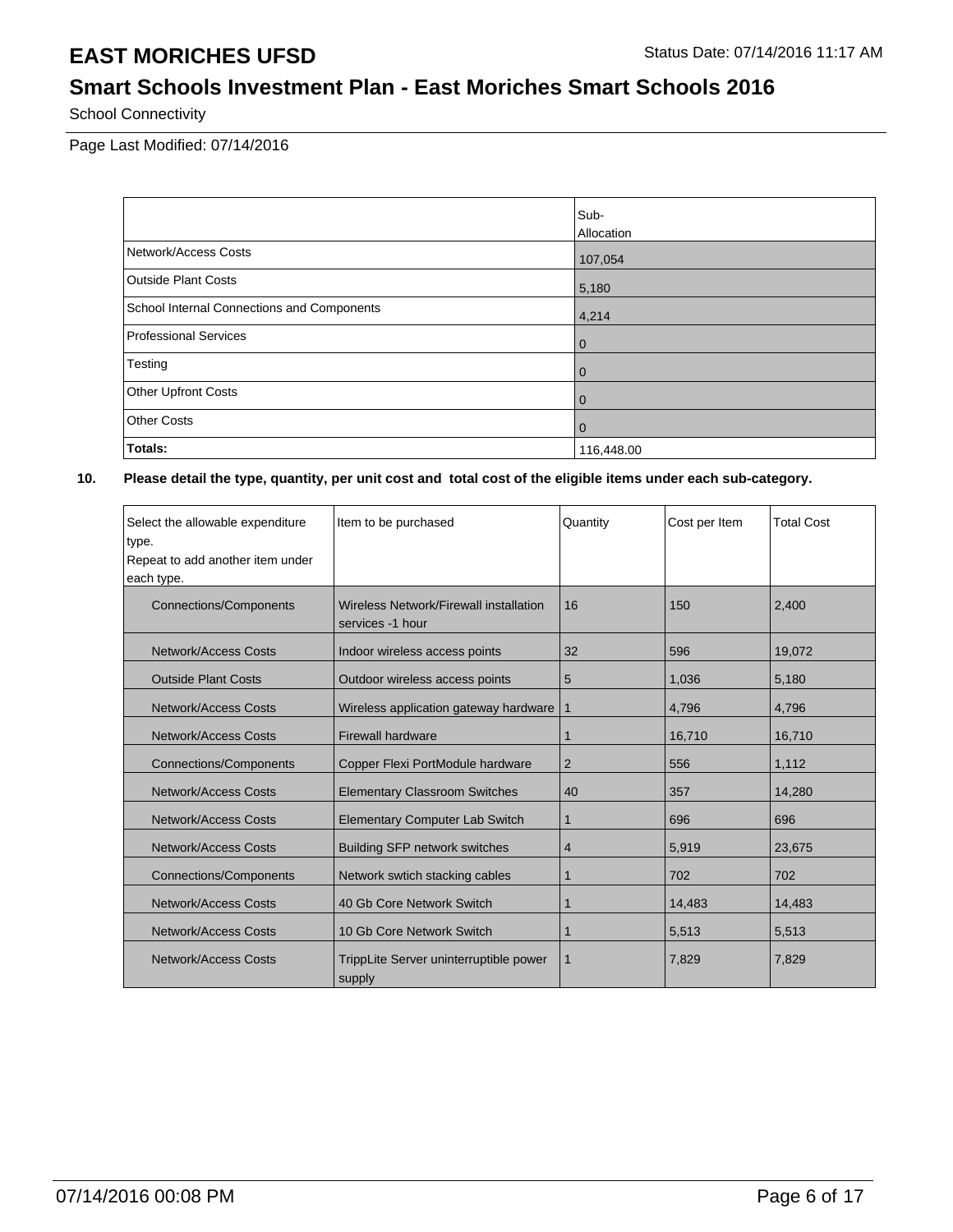### **Smart Schools Investment Plan - East Moriches Smart Schools 2016**

Community Connectivity (Broadband and Wireless)

Page Last Modified: 03/31/2016

**1. Describe how you intend to use Smart Schools Bond Act funds for high-speed broadband and/or wireless connectivity projects in the community.**

(No Response)

**2. Please describe how the proposed project(s) will promote student achievement and increase student and/or staff access to the Internet in a manner that enhances student learning and/or instruction outside of the school day and/or school building.**

(No Response)

**3. Community connectivity projects must comply with all the necessary local building codes and regulations (building and related permits are not required prior to plan submission).**

 $\Box$  I certify that we will comply with all the necessary local building codes and regulations.

**4. Please describe the physical location of the proposed investment.**

(No Response)

**5. Please provide the initial list of partners participating in the Community Connectivity Broadband Project, along with their Federal Tax Identification (Employer Identification) number.**

| Project Partners | <b>IFederal ID#</b> |
|------------------|---------------------|
| (No Response)    | (No Response)       |

**6. If you are submitting an allocation for Community Connectivity, complete this table. Note that the calculated Total at the bottom of the table must equal the Total allocation for this category that you**

**entered in the SSIP Overview overall budget.**

|                             | Sub-Allocation |
|-----------------------------|----------------|
| Network/Access Costs        | (No Response)  |
| <b>Outside Plant Costs</b>  | (No Response)  |
| Tower Costs                 | (No Response)  |
| Customer Premises Equipment | (No Response)  |
| Professional Services       | (No Response)  |
| Testing                     | (No Response)  |
| <b>Other Upfront Costs</b>  | (No Response)  |
| Other Costs                 | (No Response)  |
| Totals:                     |                |

| Select the allowable expenditure | Item to be purchased | Quantity      | Cost per Item | <b>Total Cost</b> |
|----------------------------------|----------------------|---------------|---------------|-------------------|
| type.                            |                      |               |               |                   |
| Repeat to add another item under |                      |               |               |                   |
| each type.                       |                      |               |               |                   |
| (No Response)                    | (No Response)        | (No Response) | (No Response) | (No Response)     |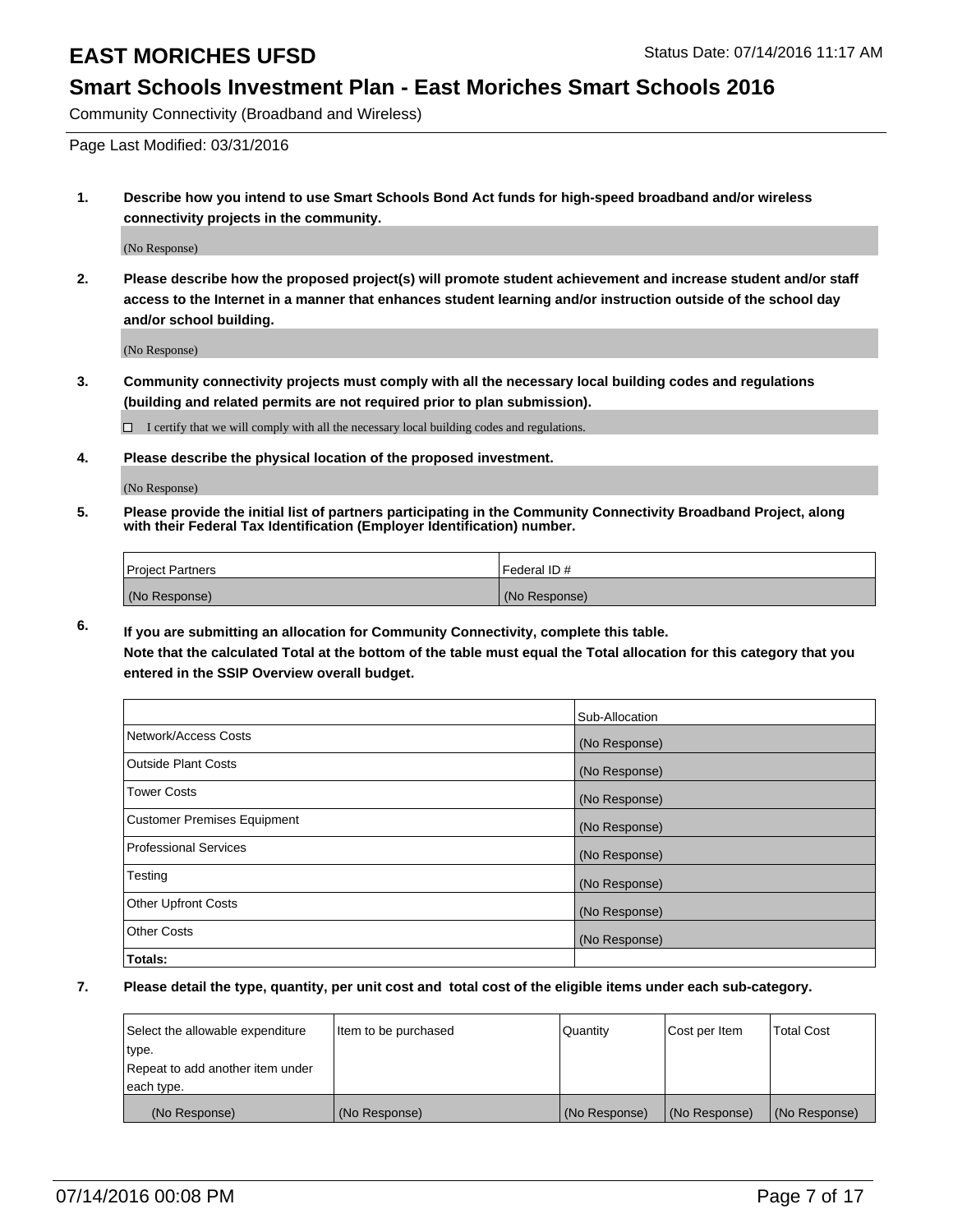### **Smart Schools Investment Plan - East Moriches Smart Schools 2016**

Classroom Learning Technology

Page Last Modified: 07/14/2016

**1. In order for students and faculty to receive the maximum benefit from the technology made available under the Smart Schools Bond Act, their school buildings must possess sufficient connectivity infrastructure to ensure that devices can be used during the school day. Smart Schools Investment Plans must demonstrate that sufficient infrastructure that meets the Federal Communications Commission's 100 Mbps per 1,000 students standard currently exists in the buildings where new devices will be deployed, or is a planned use of a portion of Smart Schools Bond Act funds, or is under development through another funding source.**

**Smart Schools Bond Act funds used for technology infrastructure or classroom technology investments must increase the number of school buildings that meet or exceed the minimum speed standard of 100 Mbps per 1,000 students and staff within 12 months. This standard may be met on either a contracted 24/7 firm service or a "burstable" capability. If the standard is met under the burstable criteria, it must be:**

**1. Specifically codified in a service contract with a provider, and**

**2. Guaranteed to be available to all students and devices as needed, particularly during periods of high demand, such as computer-based testing (CBT) periods.**

**Please describe how your district already meets or is planning to meet this standard within 12 months of plan submission.**

The School District presently exceeds the Federal Communications Commission's minimum speed standard of 100 Mbps per 1,000 students. At the moment, the School District has a 1,000 Mbps fiber optic internet connection shared between 787 students. Our students will have access to an internet connection which is nearly thirteen faster than the FCC minimum requirement.

**1a. If a district believes that it will be impossible to meet this standard within 12 months, it may apply for a waiver of this requirement, as described on the Smart Schools website. The waiver must be filed and approved by SED prior to submitting this survey.**

 $\Box$  By checking this box, you are certifying that the school district has an approved waiver of this requirement on file with the New York State Education Department.

#### **2. Connectivity Speed Calculator (Required)**

|                         | Number of<br><b>Students</b> | Multiply by<br>100 Kbps | Divide by 1000 Current Speed<br>to Convert to<br>Required<br>Speed in Mb | in Mb | Expected<br>Speed to be<br>Attained Within   Required<br>12 Months | <b>Expected Date</b><br><b>When</b><br>Speed Will be<br><b>Met</b> |
|-------------------------|------------------------------|-------------------------|--------------------------------------------------------------------------|-------|--------------------------------------------------------------------|--------------------------------------------------------------------|
| <b>Calculated Speed</b> | 787                          | 78.700                  | 78.7                                                                     | 1000  | 1000                                                               | <b>Already Met</b>                                                 |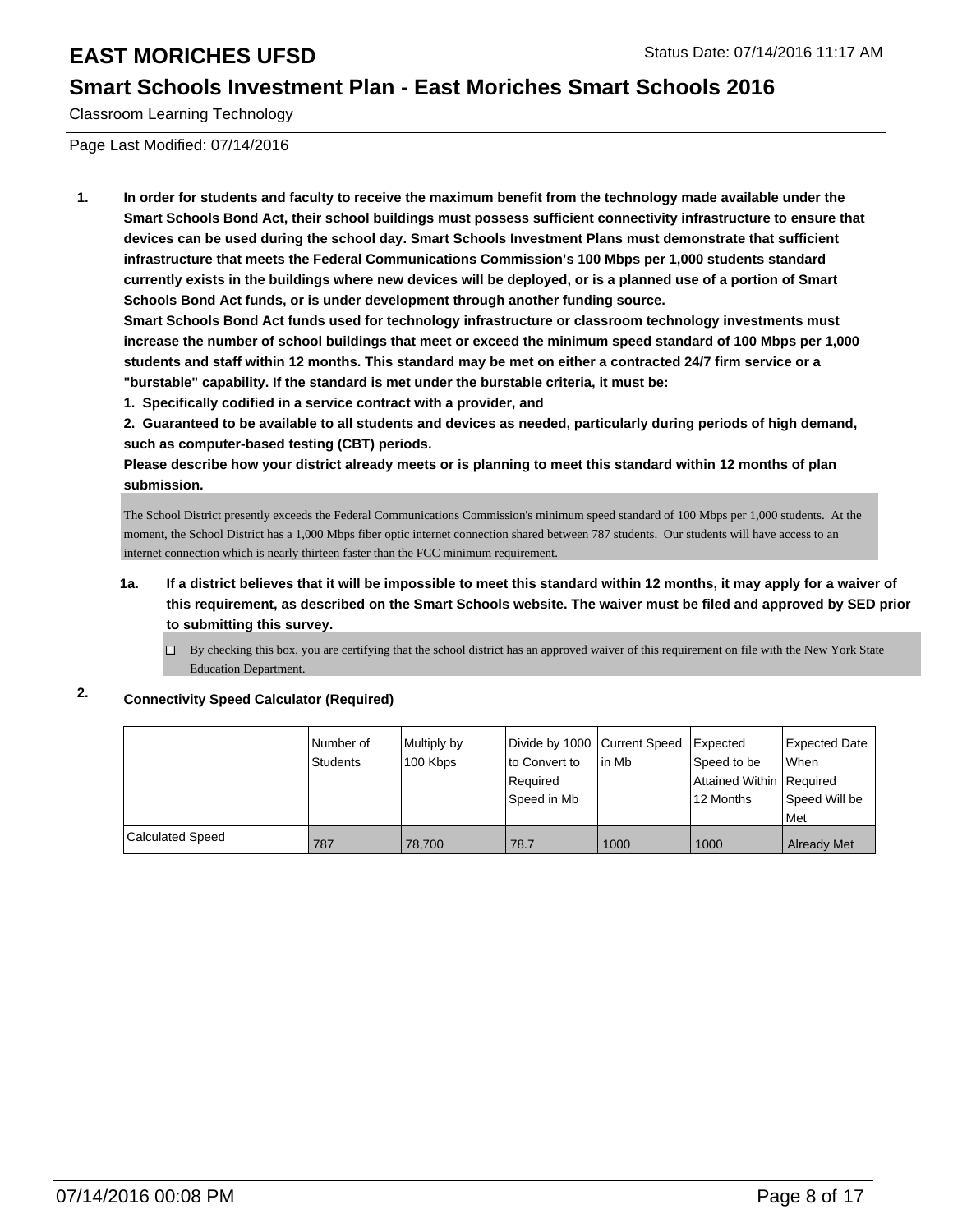### **Smart Schools Investment Plan - East Moriches Smart Schools 2016**

Classroom Learning Technology

Page Last Modified: 07/14/2016

**3. If the district wishes to have students and staff access the Internet from wireless devices within the school building, or in close proximity to it, it must first ensure that it has a robust Wi-Fi network in place that has sufficient bandwidth to meet user demand.**

**Please describe how you have quantified this demand and how you plan to meet this demand.**

The School District is using the Smart Schools Bond Act funding to purchase new state-of-the-art networking and Wi-Fi equipment, which is designed to exceed the demands of every student and faculty member, each using multiple devices simultaneously to access server and internet resources.

The School District is upgrading it's wireless network to support the latest 802.11ac standard, with enterprise grade wireless access points, designed to support dense usage with extremely high data throughputs. Access points are being strategically deployed within the School District site to maximize the internal wireless network coverage. Several outdoor wireless access points are also being deployed to allow faculty and students to use mobile devices within designated school courtyard and playground areas.

The School District is upgrading the network switches in the Elementary School classrooms to support the Gigabit Ethernet standard. This will match the internal network currently used in the Middle School. Every classroom switch will support Gigabit Ethernet speeds.

The School District is upgrading it's core network switches to increase the number of 10 Gigabit Ethernet ports available for our server equipment. The new core switches will provide future-proofing, by including 40 Gigabit capable QSFP ports. The core network switches are connected to the servers using teamed 10 Gigabit Ethernet connections, to provide greater speed and redundancy.

The School District network has been designed to eliminate all possible bottlenecks and concentrate on deploying a future-proofed network backbone

**4. All New York State public school districts are required to complete and submit an Instructional Technology Plan survey to the New York State Education Department in compliance with Section 753 of the Education Law and per Part 100.12 of the Commissioner's Regulations.**

**Districts that include educational technology purchases as part of their Smart Schools Investment Plan must have a submitted and approved Instructional Technology Plan survey on file with the New York State Education Department.**

- By checking this box, you are certifying that the school district has an approved Instructional Technology Plan survey on file with the New York State Education Department.
- **5. Describe the devices you intend to purchase and their compatibility with existing or planned platforms or systems. Specifically address the adequacy of each facility's electrical, HVAC and other infrastructure necessary to install and support the operation of the planned technology.**

The District will purchase:

- 100 Acer Chromebooks and charging carts
- 30 Apple iPads for the Elementary School Library and a charging cart
- 30 Apple iPads for the Special Education department and a charging cart
- 55 Microsoft Surface Book Laptops and docking stations to upgrade teacher computers
- 77 HP OfficeJet printers to upgrade classroom printers

All Windows devices will be running Microsoft Windows 10. The Apple iPads will run the IOS operating system. The Acer Chromebooks will run ChromeOS.

All mobile devices being purchase will be fully compatible with the schools new upgrade wireless network and be able to take advantanage of the high speeds and range of 802.11ac.

The Surface Books will replace the existing teacher computers and will be fully compatible with the existing interactive whiteboards in each classroom. They will be imaged with the same software as the existing computers on the network and be fully compatible with the District's Microsoft server infrastructure.

The Chromebooks are compatible with the Google Docs and Google Classroom software currently being utilized by teachers in the school district. The Apple iPads will be compatbile with the Library's Book Management Software (Destiny). The Apple iPads will be compatible with the apps currently used by the special education department.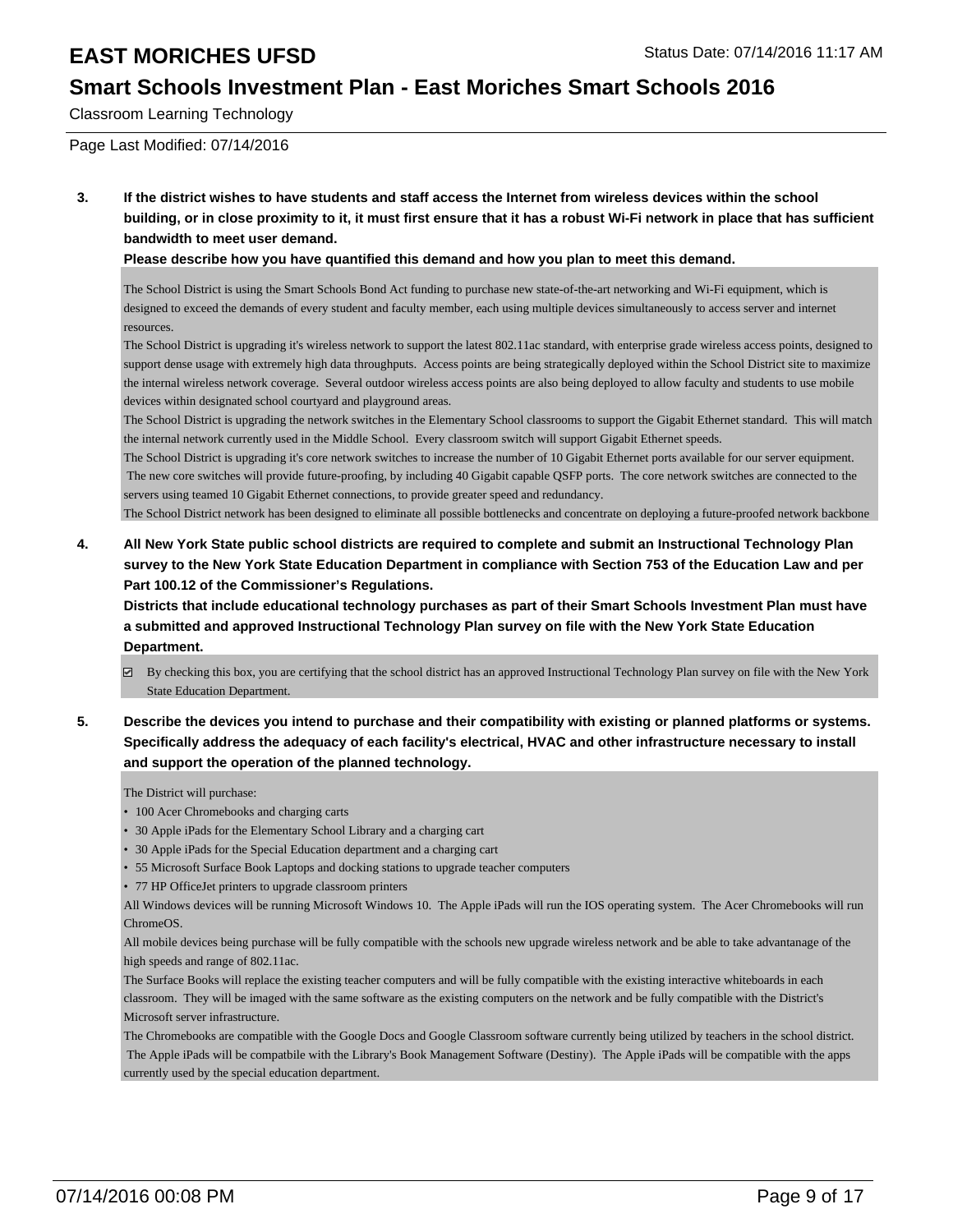### **Smart Schools Investment Plan - East Moriches Smart Schools 2016**

Classroom Learning Technology

Page Last Modified: 07/14/2016

- **6. Describe how the proposed technology purchases will:**
	- **> enhance differentiated instruction;**
	- **> expand student learning inside and outside the classroom;**
	- **> benefit students with disabilities and English language learners; and**
	- **> contribute to the reduction of other learning gaps that have been identified within the district.**

**The expectation is that districts will place a priority on addressing the needs of students who struggle to succeed in a rigorous curriculum. Responses in this section should specifically address this concern and align with the district's Instructional Technology Plan (in particular Question 2 of E. Curriculum and Instruction: "Does the district's instructional technology plan address the needs of students with disabilities to ensure equitable access to instruction, materials and assessments?" and Question 3 of the same section: "Does the district's instructional technology plan address the provision of assistive technology specifically for students with disabilities to ensure access to and participation in the general curriculum?"**

The District is upgrading and expanding it's wireless network to enhance the ability of students to use mobile devices. The District is installing five external wireless access points, to recover desiganted areas such as courtyards and outside study locations, enabling mobile devices to be utilized outside the school buidling.

Technology is an incredible tool for students with disabilities, allowing them to participate and interact and work independently using a wide range of assistive technologies. The District s Special Education Department works directly with the District Technology Coordinator to insure that assistive technologies are available for all students who require their use, and both departments collaborate to make sure that the technology requirements of each students IEP are met. The 30 iPads and charging cart being purchased for the Special Education department with microphones and headsets will be used for assistive technology purposes to faciltiate learning and benefit students with disabiltiies.

The new Chromebooks, iPads and Surfacebooks also feature internal web cameras, speakers and microphones, which will allow them to enhance the instruction of English Language Learners by utilizing voice driven educational apps.

Students in the general education population will benefit from the deployment of new Classroom Technology hardware inside classrooms, the computer labs and the Library-media center. General education students in the Middle School will have access to 100 new Google Chromebooks. The Chromebooks will feature a touch-screen, enabling students to use a stylus and their fingers to interact with the device, in addition to the integrated traditional keyboard and trackpad. The Chromebooks will support the new 802.11ac wireless networking protocol used by the new Wireless Network for greater range and throughput. In the Elementary School, general education students who receive instruction in the Library-media center will have one-to-one access to Apple iPads to access online educational resources.

All students (general population, students with disabilities and English language learners) will benefit from the new Microsoft Surfacebooks, which will be deployed as an upgrade to the existing teacher computer in each classroom. The Microsoft Surfacebooks support wireless video transmission and are compatible with the District's existing classroom projectors. This will allow teachers to instruct using their computer from any location inside their classroom. The Surfacebooks feature a keyboard which can be disconnected from the screen to increase portability and a stylus. This allows teachers to write naturally on the screen of the device and have their notes visible on the interactive whiteboard. The have a long battery life, which allows a full day of instruction on a single charge. This new ability to teach wirelessly will allow teachers to instruct from any location inside their classroom, instead of having to maintain proximity to an Interactive Whiteboard or fixed computer. This mobility will allow teachers to have closer interactions with their students and even allow students the opportunity to interact directly with the education materials presented to the class by writing on the screen of the teacher's Surfacebook.

The new OfficeJet printers are approximately three times faster than the school district's current printers. This higher print speed would allow teachers to print handouts for an entire classroom of students in less than a minute.

#### **7. Where appropriate, describe how the proposed technology purchases will enhance ongoing communication with parents and other stakeholders and help the district facilitate technology-based regional partnerships, including distance learning and other efforts.**

The District wants to continue to use communication technologies, including email, the district web site, and other electronic applications to stay in touch with and to share information with parents and the rest of the community. The expanded wireless capability in conjunction with staff BYOD implementation will allow for improved staff-to-parent communications. Expanded connectivity across the district and to the internet will also support the parent portal for student learning. Student access to web-based applications will enhance student learning. Parents are strongly urged to review student progress on these applications.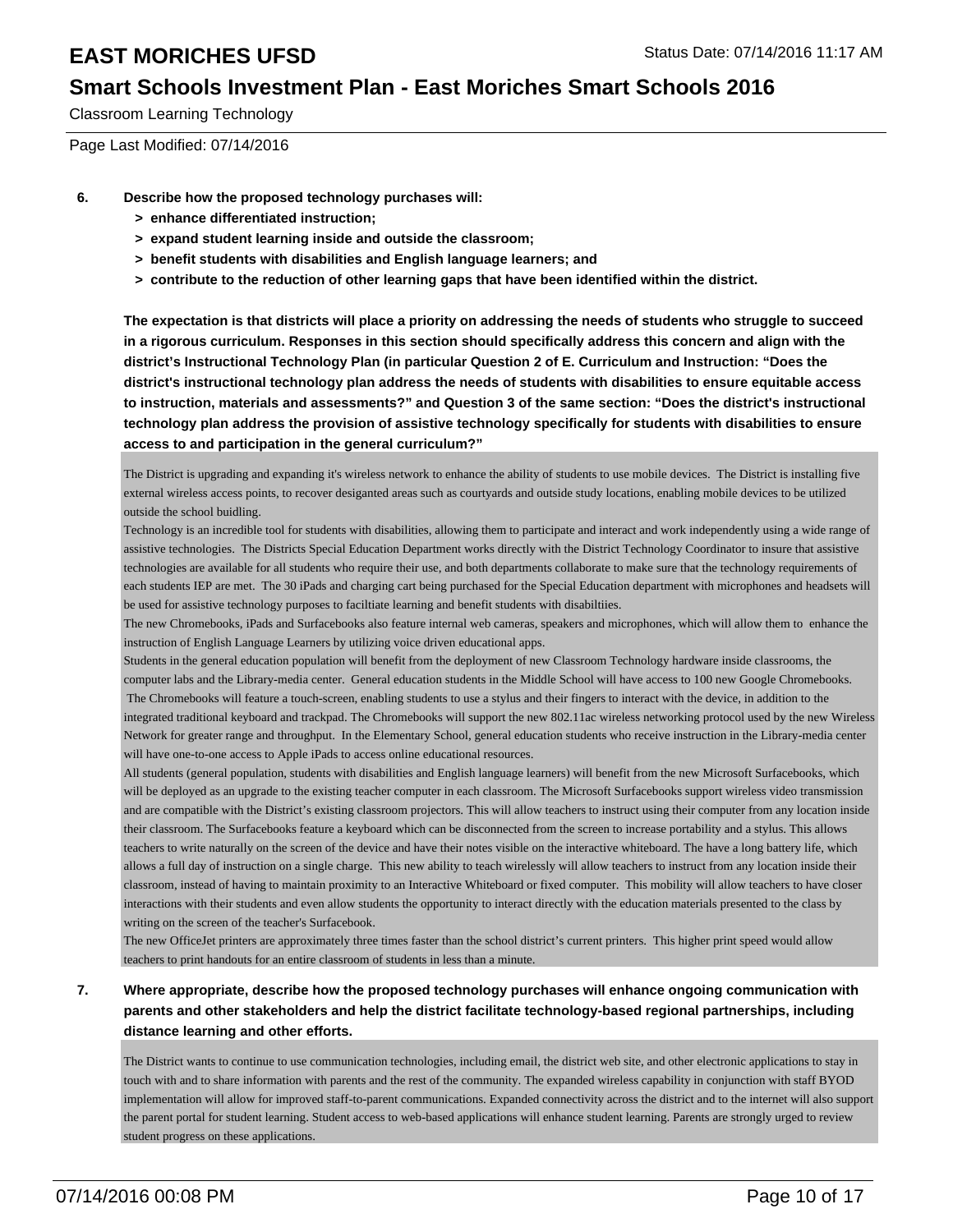### **Smart Schools Investment Plan - East Moriches Smart Schools 2016**

Classroom Learning Technology

Page Last Modified: 07/14/2016

**8. Describe the district's plan to provide professional development to ensure that administrators, teachers and staff can employ the technology purchased to enhance instruction successfully.**

**Note: This response should be aligned and expanded upon in accordance with your district's response to Question 1 of F. Professional Development of your Instructional Technology Plan: "Please provide a summary of professional development offered to teachers and staff, for the time period covered by this plan, to support technology to enhance teaching and learning. Please include topics, audience and method of delivery within your summary."**

On-going professional development is a critical component of the Districts Instructional Technology Plan, including the Smart Schools Investment Plan. The district provides a wide range of professional development each year for our teachers, teaching assistants, and administrators. The District is committed and will continue to provide professional development on an on-going basis to the staff to allow them to utilize the technology tools and resources in the most effective manner possible.

Our PDT (professional development team), which consists of parents, teachers, and administrators, is responsive to the needs of the staff and aims to advance the effective implementation of shifting paradigms in curriculum and assessment. Pre-session and post-session surveys help to gauge the effectiveness of specific staff development activities towards reaching goals. This has given the district a means of providing additional follow-up support as needed. The professional growth opportunities provided at East Moriches Elementary have been an integral part of the success we have achieved with implementing new initiatives in curriculum, technology and assessments over the past several years. The ideals that have guided us here are thoroughness, persistence, and continuity. Revisiting topics, expanding themes, and maintaining relationships with consultants across school years helps to ensure that our instructional staff is gaining the knowledge and confidence to implement new program demands and protocols. In addition to inviting outside consultants to share their expertise with the faculty and staff, the PDT recognizes and benefits from the experience of experts within our own teaching community. In this spirit, professional development sessions include collegial collaborative sessions and opportunities for teachers who have attended outside conferences to share valuable information through turnkey sessions. A strong mentoring program supports newer staff members in their implementation of best instructional practice.

East Moriches Technology Staff Development Activities:

Training Sessions - Required training classes for teachers, aids & assistants, clerical staff and administrators on various technologies and software applications.

In-service Courses - District sponsored elective courses covering topics relating to instructional technologies that have been identified by need and/or interest.

Teacher Center - A variety of technology staff development opportunities. Mentors - Staff members who have mastered specific technologies and/or software applications and are willing to serve as turnkey trainers to colleagues.

MST Collegial Circles Discussion groups relating to the integration of the Math, Science and Technology standards into the curriculum. Conferences & Workshops - Staff will be encouraged to attend appropriate local and regional events relating to educational technologies.

- **9. Districts must contact the SUNY/CUNY teacher preparation program that supplies the largest number of the district's new teachers to request advice on innovative uses and best practices at the intersection of pedagogy and educational technology.**
	- By checking this box, you certify that you have contacted the SUNY/CUNY teacher preparation program that supplies the largest number of your new teachers to request advice on these issues.
- **10. A district whose Smart Schools Investment Plan proposes the purchase of technology devices and other hardware must account for nonpublic schools in the district.**

**Are there nonpublic schools within your school district?**

- □ Yes
- $\blacksquare$  No
- **11. Nonpublic Classroom Technology Loan Calculator**

**The Smart Schools Bond Act provides that any Classroom Learning Technology purchases made using Smart Schools funds shall be lent, upon request, to nonpublic schools in the district. However, no school district shall be required to loan technology in amounts greater than the total obtained and spent on technology pursuant to the**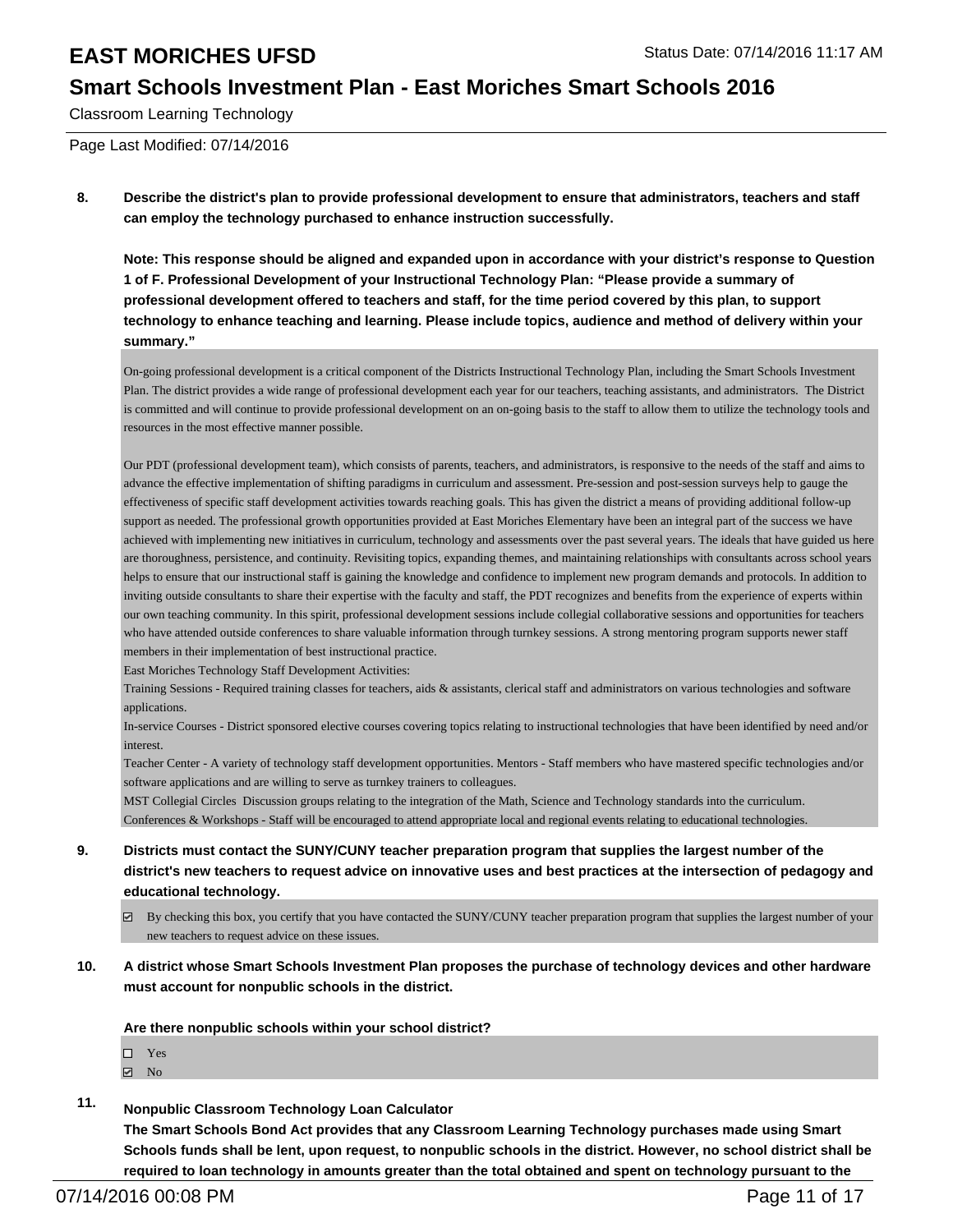### **Smart Schools Investment Plan - East Moriches Smart Schools 2016**

Classroom Learning Technology

Page Last Modified: 07/14/2016

**Smart Schools Bond Act and the value of such loan may not exceed the total of \$250 multiplied by the nonpublic school enrollment in the base year at the time of enactment. See:**

**http://www.p12.nysed.gov/mgtserv/smart\_schools/docs/Smart\_Schools\_Bond\_Act\_Guidance\_04.27.15\_Final.pdf.**

|                                     | 1. Classroom<br>Technology<br>Sub-allocation | 2. Public<br>Enrollment<br>$(2014 - 15)$ | l 3. Nonpublic<br><b>Enrollment</b><br>(2014-15) | 4. Sum of<br>Public and<br>Nonpublic<br>Enrollment                                            | 15. Total Per<br>Pupil Sub-<br>lallocation | 6. Total<br>Nonpublic Loan<br>Amount |
|-------------------------------------|----------------------------------------------|------------------------------------------|--------------------------------------------------|-----------------------------------------------------------------------------------------------|--------------------------------------------|--------------------------------------|
| Calculated Nonpublic Loan<br>Amount |                                              |                                          |                                                  | (No Response)   (No Response)   (No Response)   (No Response)   (No Response)   (No Response) |                                            |                                      |

**12. To ensure the sustainability of technology purchases made with Smart Schools funds, districts must demonstrate a long-term plan to maintain and replace technology purchases supported by Smart Schools Bond Act funds. This sustainability plan shall demonstrate a district's capacity to support recurring costs of use that are ineligible for Smart Schools Bond Act funding such as device maintenance, technical support, Internet and wireless fees, maintenance of hotspots, staff professional development, building maintenance and the replacement of incidental items. Further, such a sustainability plan shall include a long-term plan for the replacement of purchased devices and equipment at the end of their useful life with other funding sources.**

 $\boxdot$  By checking this box, you certify that the district has a sustainability plan as described above.

**13. Districts must ensure that devices purchased with Smart Schools Bond funds will be distributed, prepared for use, maintained and supported appropriately. Districts must maintain detailed device inventories in accordance with generally accepted accounting principles.**

 $\boxtimes$  By checking this box, you certify that the district has a distribution and inventory management plan and system in place.

**14. If you are submitting an allocation for Classroom Learning Technology complete this table. Note that the calculated Total at the bottom of the table must equal the Total allocation for this category that you entered in the SSIP Overview overall budget.**

|                         | Sub-Allocation |
|-------------------------|----------------|
| Interactive Whiteboards | $\mathbf 0$    |
| Computer Servers        | 0              |
| Desktop Computers       | $\Omega$       |
| Laptop Computers        | 94,454         |
| <b>Tablet Computers</b> | 20,175         |
| <b>Other Costs</b>      | 46,546         |
| Totals:                 | 161,175.00     |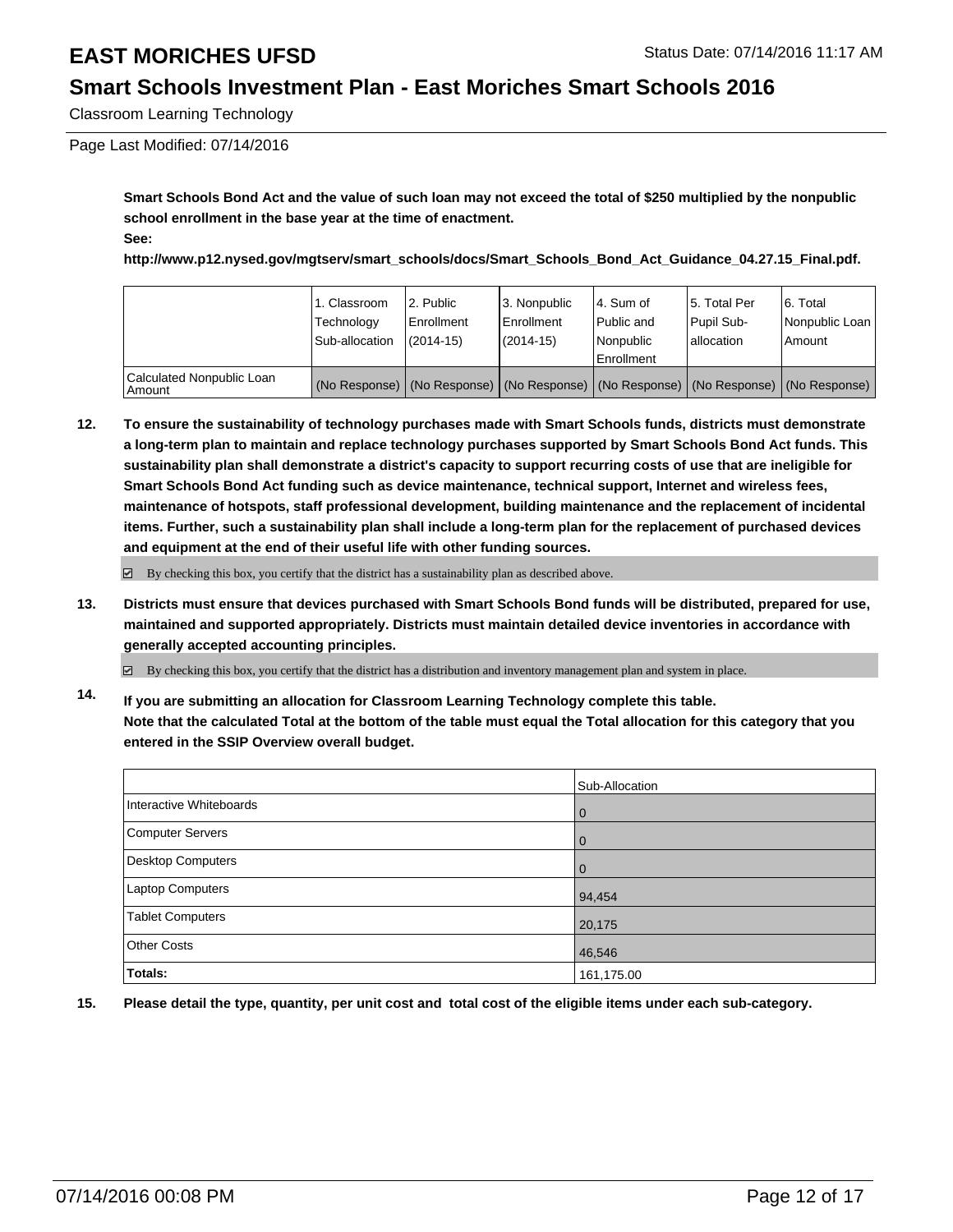## **Smart Schools Investment Plan - East Moriches Smart Schools 2016**

Classroom Learning Technology

Page Last Modified: 07/14/2016

| Select the allowable expenditure | Item to be Purchased                 | Quantity       | Cost per Item | <b>Total Cost</b> |
|----------------------------------|--------------------------------------|----------------|---------------|-------------------|
| type.                            |                                      |                |               |                   |
| Repeat to add another item under |                                      |                |               |                   |
| each type.                       |                                      |                |               |                   |
| <b>Laptop Computers</b>          | Microsoft Surface Book               | 55             | 1,197         | 65,835            |
| <b>Laptop Computers</b>          | <b>Acer Chromebooks</b>              | 100            | 286           | 28,619            |
| <b>Other Costs</b>               | <b>Chromebook Charging Carts</b>     | 4              | 1,643         | 6,572             |
| <b>Other Costs</b>               | iPad Charging Carts                  | $\overline{2}$ | 1,404         | 2,808             |
| <b>Tablet Computers</b>          | Apple iPad Air 16GB                  | 45             | 363           | 16,335            |
| <b>Tablet Computers</b>          | Apple iPad Mini 2 16GB               | 15             | 256           | 3,840             |
| <b>Other Costs</b>               | Apple iPad Microphone Earbuds        | 30             | 28            | 840               |
| <b>Other Costs</b>               | Microsoft Surface Book Charging Dock | 55             | 164           | 9,040             |
| <b>Other Costs</b>               | <b>HP Printer</b>                    | 70             | 330           | 23,100            |
| <b>Other Costs</b>               | <b>HP Multi-function Printer</b>     | 7              | 598           | 4,186             |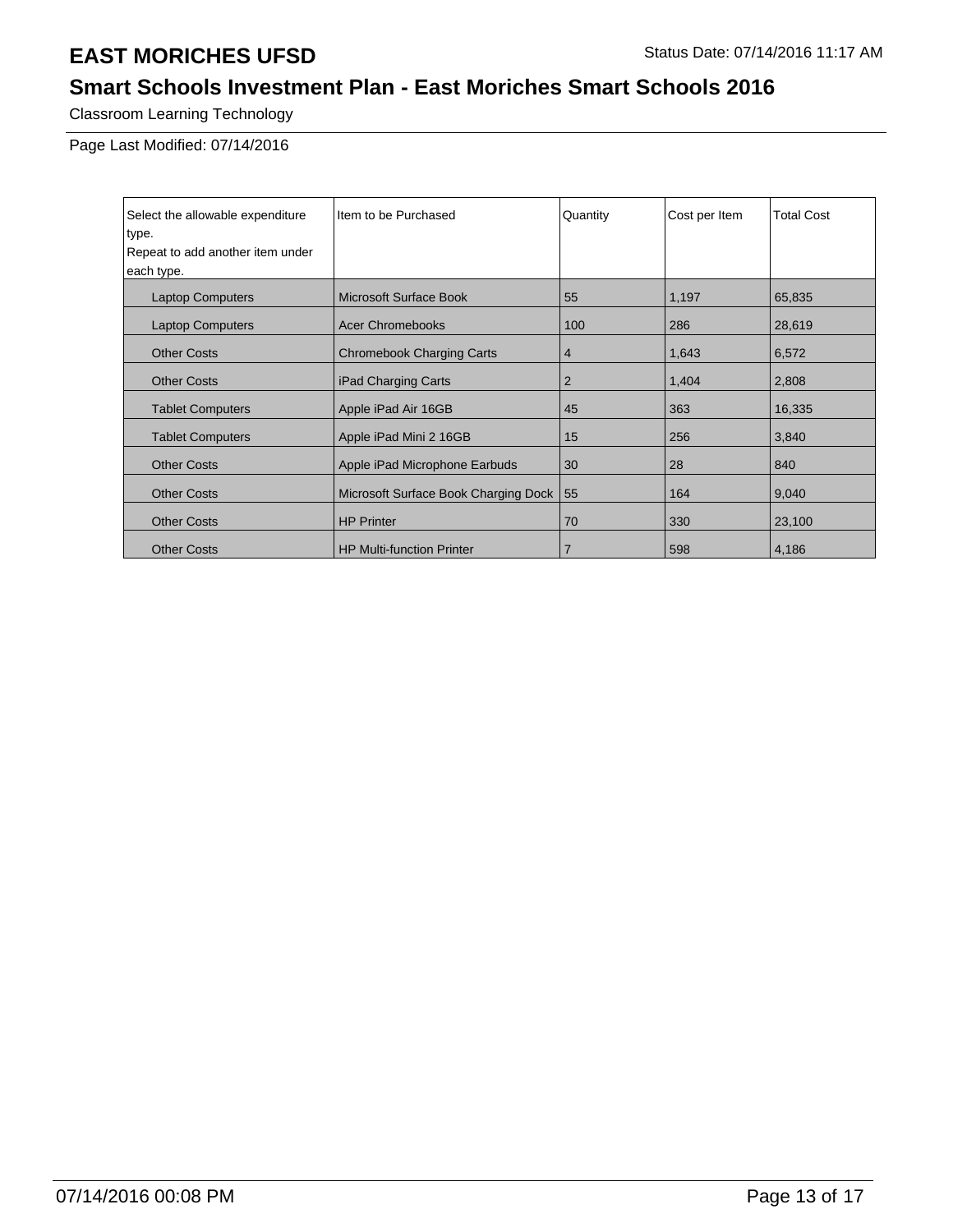#### **Smart Schools Investment Plan - East Moriches Smart Schools 2016**

Pre-Kindergarten Classrooms

Page Last Modified: 03/31/2016

**1. Provide information regarding how and where the district is currently serving pre-kindergarten students and justify the need for additional space with enrollment projections over 3 years.**

(No Response)

- **2. Describe the district's plan to construct, enhance or modernize education facilities to accommodate prekindergarten programs. Such plans must include:**
	- **Specific descriptions of what the district intends to do to each space;**
	- **An affirmation that pre-kindergarten classrooms will contain a minimum of 900 square feet per classroom;**
	- **The number of classrooms involved;**
	- **The approximate construction costs per classroom; and**
	- **Confirmation that the space is district-owned or has a long-term lease that exceeds the probable useful life of the improvements.**

(No Response)

**3. Smart Schools Bond Act funds may only be used for capital construction costs. Describe the type and amount of additional funds that will be required to support ineligible ongoing costs (e.g. instruction, supplies) associated with any additional pre-kindergarten classrooms that the district plans to add.**

(No Response)

**4. All plans and specifications for the erection, repair, enlargement or remodeling of school buildings in any public school district in the State must be reviewed and approved by the Commissioner. Districts that plan capital projects using their Smart Schools Bond Act funds will undergo a Preliminary Review Process by the Office of Facilities Planning.**

| Project Number |  |
|----------------|--|
| (No Response)  |  |

**5. If you have made an allocation for Pre-Kindergarten Classrooms, complete this table.**

**Note that the calculated Total at the bottom of the table must equal the Total allocation for this category that you entered in the SSIP Overview overall budget.**

|                                          | Sub-Allocation |
|------------------------------------------|----------------|
| Construct Pre-K Classrooms               | (No Response)  |
| Enhance/Modernize Educational Facilities | (No Response)  |
| <b>Other Costs</b>                       | (No Response)  |
| Totals:                                  |                |

| Select the allowable expenditure | Item to be purchased | Quantity      | Cost per Item | <b>Total Cost</b> |
|----------------------------------|----------------------|---------------|---------------|-------------------|
| type.                            |                      |               |               |                   |
| Repeat to add another item under |                      |               |               |                   |
| each type.                       |                      |               |               |                   |
| (No Response)                    | (No Response)        | (No Response) | (No Response) | (No Response)     |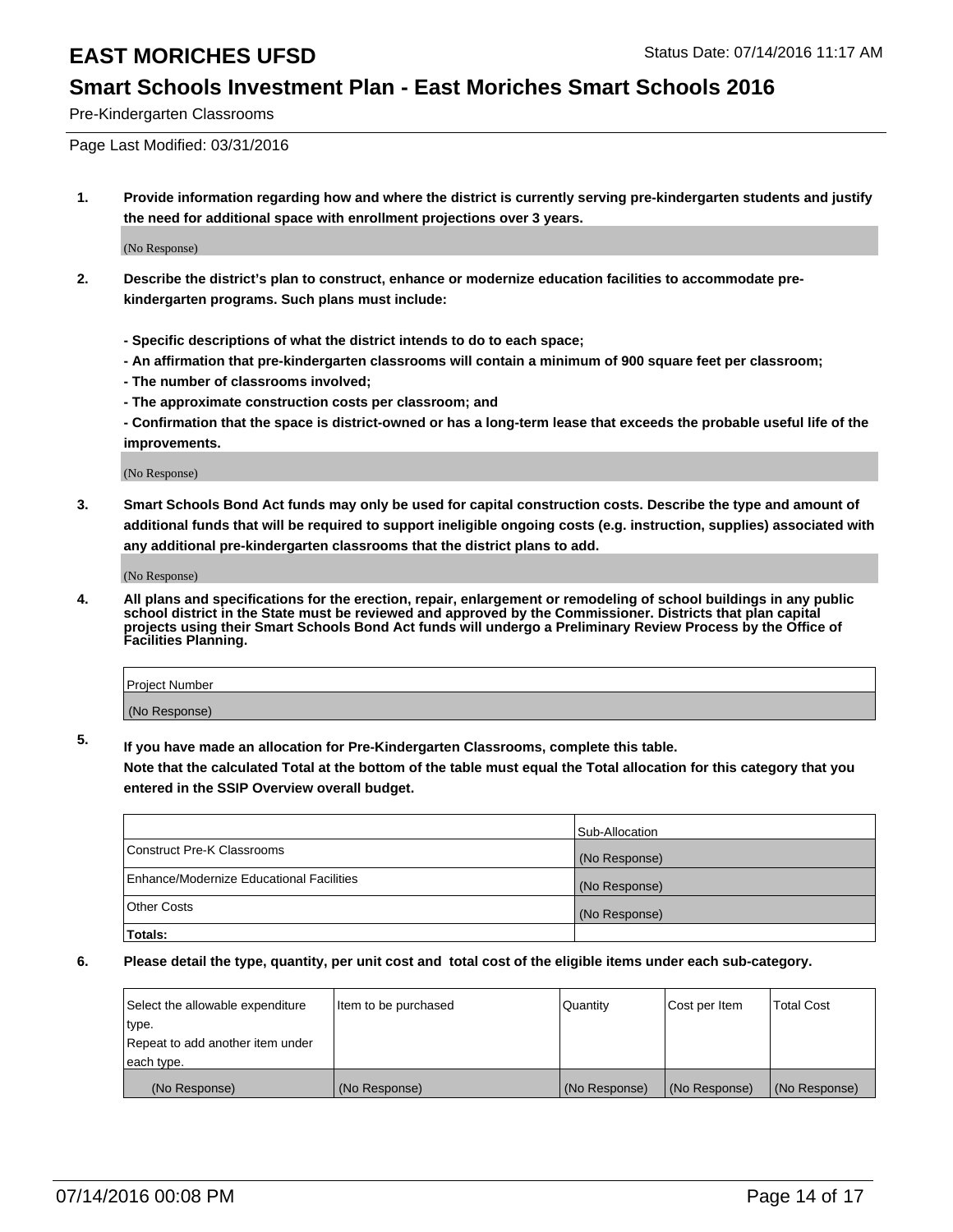### **Smart Schools Investment Plan - East Moriches Smart Schools 2016**

Replace Transportable Classrooms

Page Last Modified: 03/31/2016

**1. Describe the district's plan to construct, enhance or modernize education facilities to provide high-quality instructional space by replacing transportable classrooms.**

(No Response)

**2. All plans and specifications for the erection, repair, enlargement or remodeling of school buildings in any public school district in the State must be reviewed and approved by the Commissioner. Districts that plan capital projects using their Smart Schools Bond Act funds will undergo a Preliminary Review Process by the Office of Facilities Planning.**

| Project Number |  |
|----------------|--|
| (No Response)  |  |

**3. For large projects that seek to blend Smart Schools Bond Act dollars with other funds, please note that Smart Schools Bond Act funds can be allocated on a pro rata basis depending on the number of new classrooms built that directly replace transportable classroom units.**

**If a district seeks to blend Smart Schools Bond Act dollars with other funds describe below what other funds are being used and what portion of the money will be Smart Schools Bond Act funds.**

(No Response)

**4. If you have made an allocation for Replace Transportable Classrooms, complete this table. Note that the calculated Total at the bottom of the table must equal the Total allocation for this category that you entered in the SSIP Overview overall budget.**

|                                                | Sub-Allocation |
|------------------------------------------------|----------------|
| Construct New Instructional Space              | (No Response)  |
| Enhance/Modernize Existing Instructional Space | (No Response)  |
| Other Costs                                    | (No Response)  |
| Totals:                                        |                |

| Select the allowable expenditure | Item to be purchased | Quantity      | Cost per Item | <b>Total Cost</b> |
|----------------------------------|----------------------|---------------|---------------|-------------------|
| type.                            |                      |               |               |                   |
| Repeat to add another item under |                      |               |               |                   |
| each type.                       |                      |               |               |                   |
| (No Response)                    | (No Response)        | (No Response) | (No Response) | (No Response)     |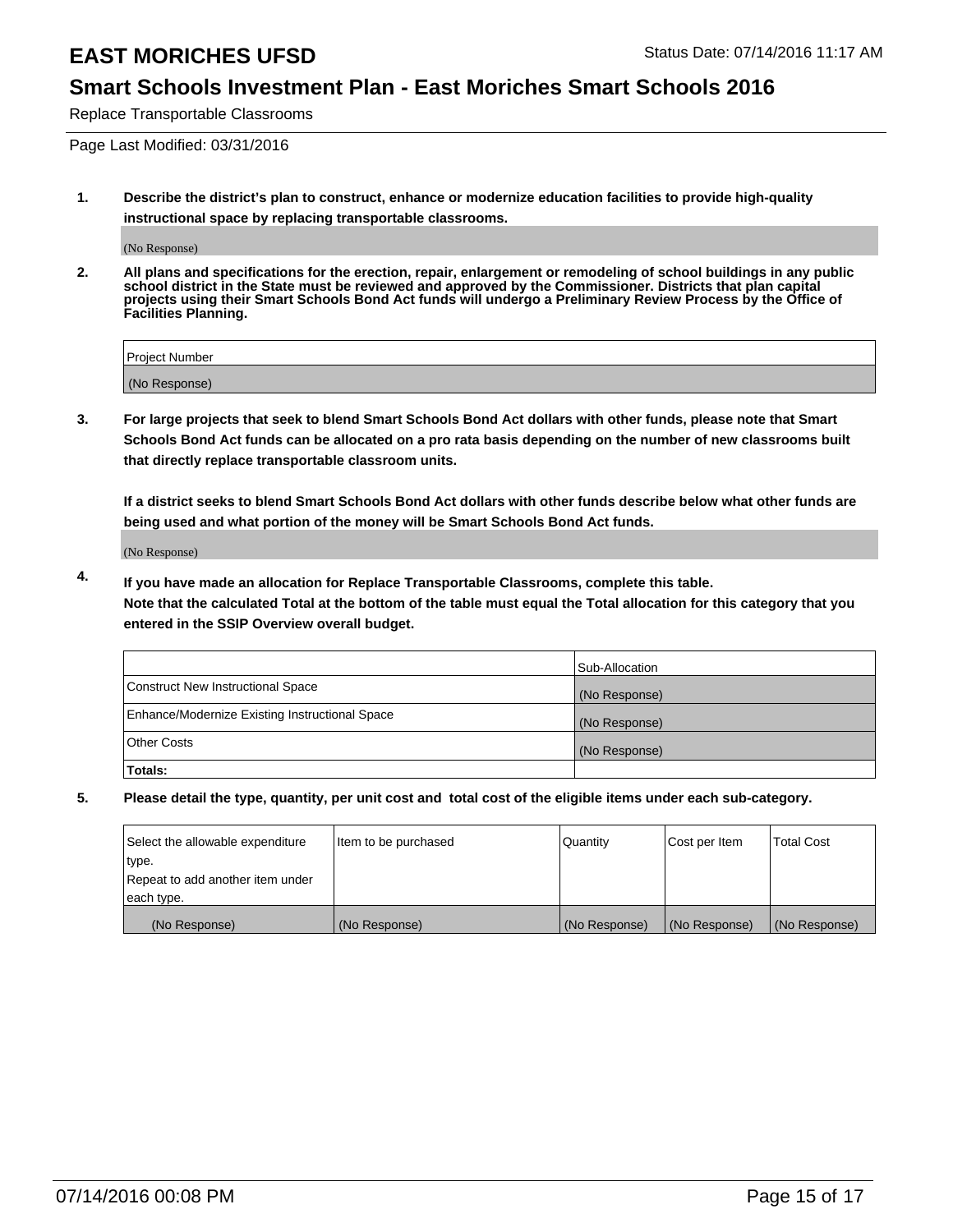### **Smart Schools Investment Plan - East Moriches Smart Schools 2016**

High-Tech Security Features

Page Last Modified: 03/31/2016

**1. Describe how you intend to use Smart Schools Bond Act funds to install high-tech security features in school buildings and on school campuses.**

(No Response)

**2. All plans and specifications for the erection, repair, enlargement or remodeling of school buildings in any public school district in the State must be reviewed and approved by the Commissioner. Districts that plan capital projects using their Smart Schools Bond Act funds will undergo a Preliminary Review Process by the Office of Facilities Planning.** 

| Proiect Number |  |
|----------------|--|
| (No Response)  |  |

**3. Was your project deemed eligible for streamlined Review?**

| ш | Yes |  |
|---|-----|--|
| ш | Nο  |  |

**4. Include the name and license number of the architect or engineer of record.**

| Name          | License Number |
|---------------|----------------|
| (No Response) | (No Response)  |

**5. If you have made an allocation for High-Tech Security Features, complete this table.**

**Note that the calculated Total at the bottom of the table must equal the Total allocation for this category that you entered in the SSIP Overview overall budget.**

|                                                      | Sub-Allocation |
|------------------------------------------------------|----------------|
| Capital-Intensive Security Project (Standard Review) | (No Response)  |
| <b>Electronic Security System</b>                    | (No Response)  |
| <b>Entry Control System</b>                          | (No Response)  |
| Approved Door Hardening Project                      | (No Response)  |
| <b>Other Costs</b>                                   | (No Response)  |
| Totals:                                              |                |

| Select the allowable expenditure | Item to be purchased | Quantity      | Cost per Item | <b>Total Cost</b> |
|----------------------------------|----------------------|---------------|---------------|-------------------|
| type.                            |                      |               |               |                   |
| Repeat to add another item under |                      |               |               |                   |
| each type.                       |                      |               |               |                   |
| (No Response)                    | (No Response)        | (No Response) | (No Response) | (No Response)     |